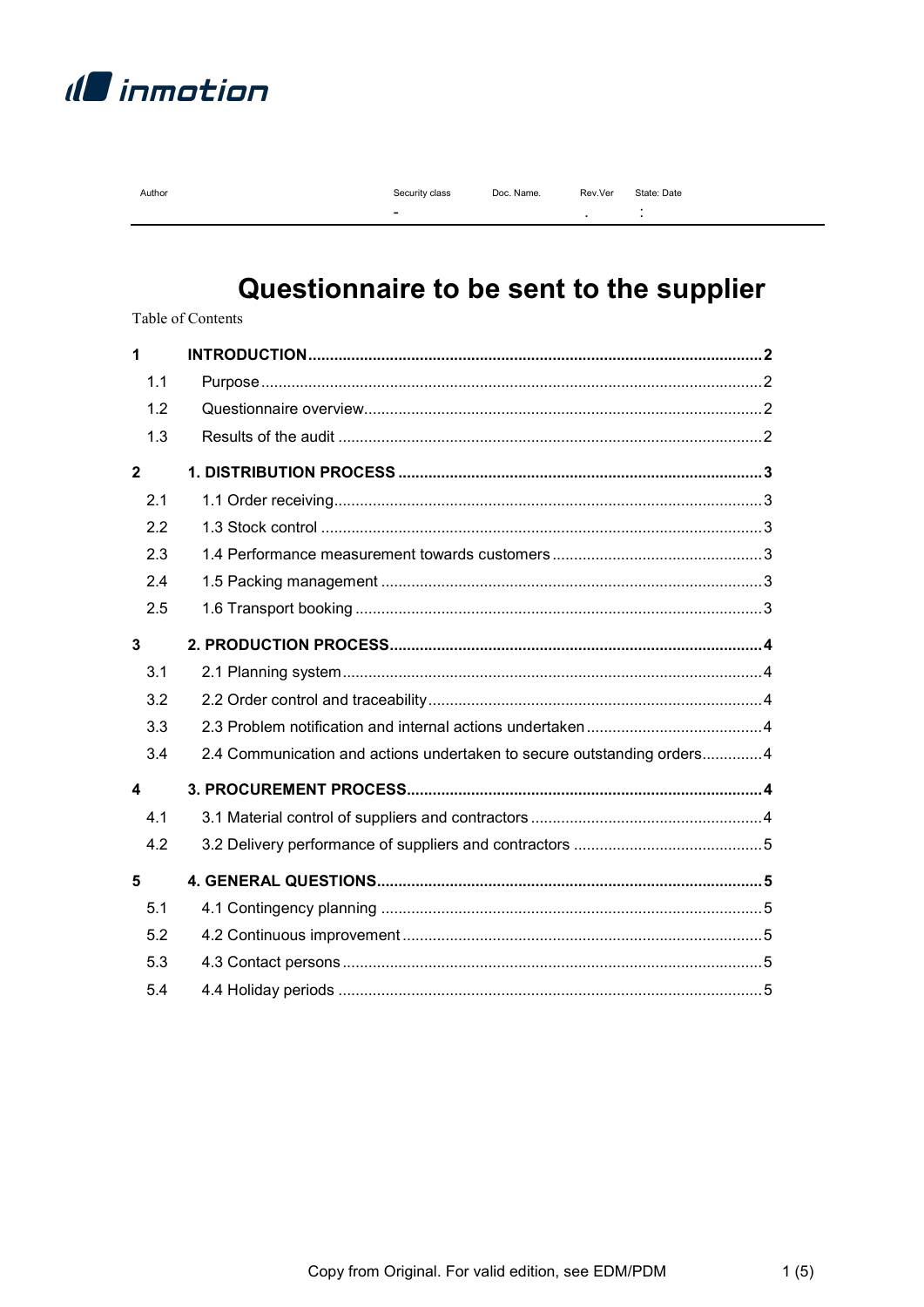# 1. Introduction

#### 1.1 Purpose

The logistic audit is a evaluation tool for potential or existing suppliers within the area of logistics. The results of the logistic audit will be reported to the responsible purchaser and to the Material Planning manager(s) of the auditors.

## 1.2 Questionnaire overview

The audit consists of a visit to the supplier's production process and an overview of the supplier's order flow.

There are questions regarding four key-areas:

- The distribution process
- The production process
- The procurement process
- General questions

The questions are used to determine if the supplier's process meets Inmotions's demands. Figure 1 summarizes the main questions in the questionnaire and visualizes the connections between the different parts of the supply chain that are of interest to the audit.



Figure 1 Questionnaire overview

The questionnaire is divided into four chapters. Each chapter represents one key area.

#### 1.3 Results of the audit

The following grades are used: Excellent, Good, Acceptable and Not acceptable. In case of the grading Acceptable, an action-plan will have to be made and executed in order to be upgraded to Good. Logistics manager and Sourcing responsible will evaluate the supplier answers and get feed-back of the level of acceptance.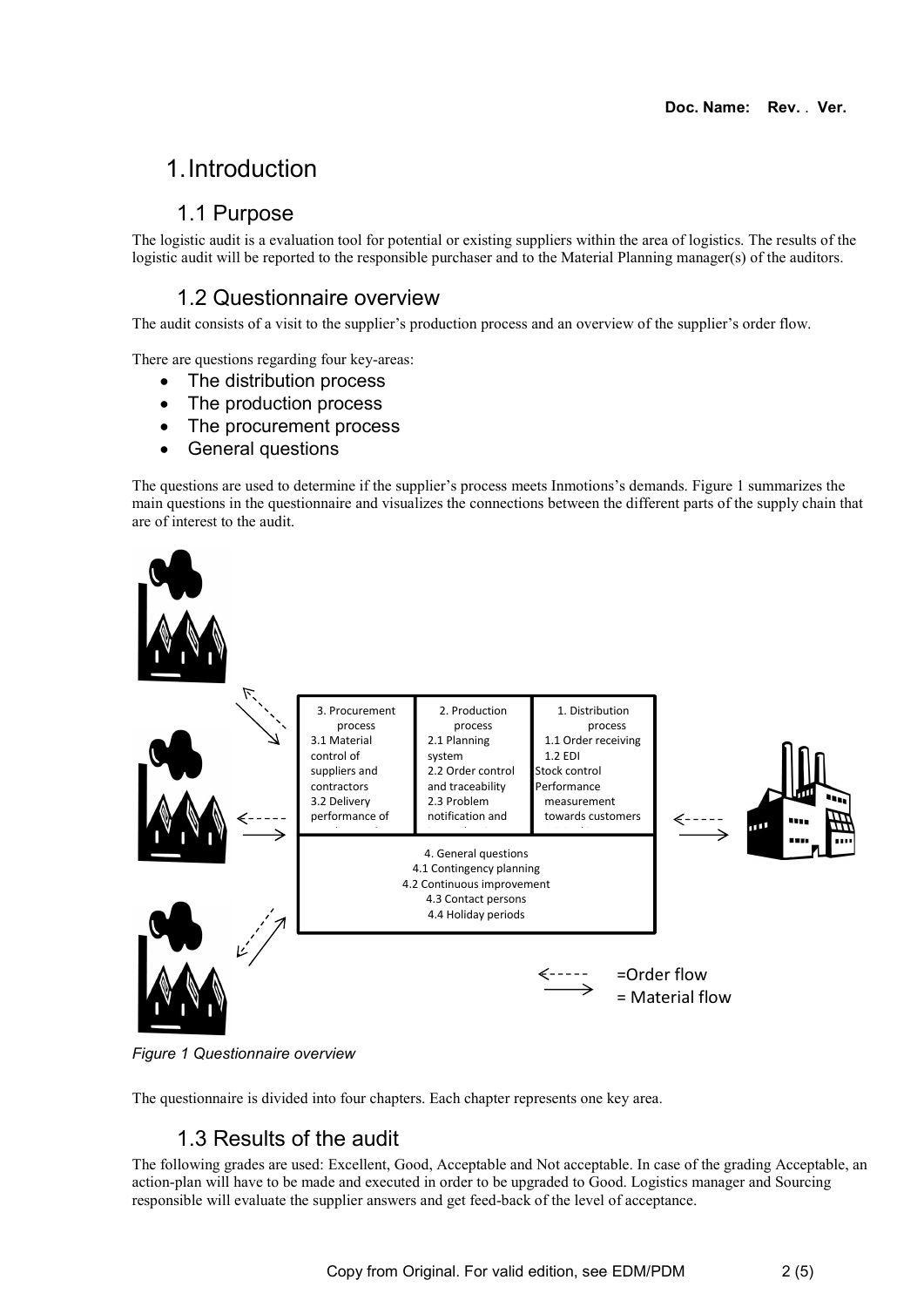# 2. Distribution Process

#### 2.1 Order receiving

Question: How are customer orders received and how are they processed in the suppliers planning system?

Why: To ensure a quick response to customer requirements throughout the supply chain it is necessary to immediately integrate delivery instructions into information systems. Furthermore it is important to minimize human errors that can be caused by manual input between two systems.

#### 2.2 Stock control

- Question: How is the stock controlled?
- Why: This gives an indication of how well the company controls its processes. If the company does not control its stocks, they most likely may suffer material shortages. The objective for the supplier should be to have a logistic system that is similar to Inmotion's logistics system.

#### 2.3 Performance measurement towards customers

- Question: How is the performance towards the customer and the customer satisfaction measured?
- Why: For a supplier to be able to work with improvements they must first measure their performance, or else they will not know if they are improving. According to the Inmotion standards, continuous improvements should be a vital and natural part of the daily work.

## 2.4 Packing management

Question: Is the supplier able to use the customer defined packing routine?

Why: If the packing is not according to the packing instruction from Inmotion it, most likely, cannot be used in the production without being repacked. Repacking activities are non-value-added services and not included in the production time. Therefor it is essential that the packing of the goods is understood and agreed. It is also essential that the supplier has knowledge how to pack goods for a damage controlled freight.

## 2.5 Transport booking

Question: How is the booking for the transportation of finished goods organized?

Why: Inmotion has specific contracts with forwarders for the transport of parts. We have a global rule to rationalize, secure and control the transport to each Inmotion production unit.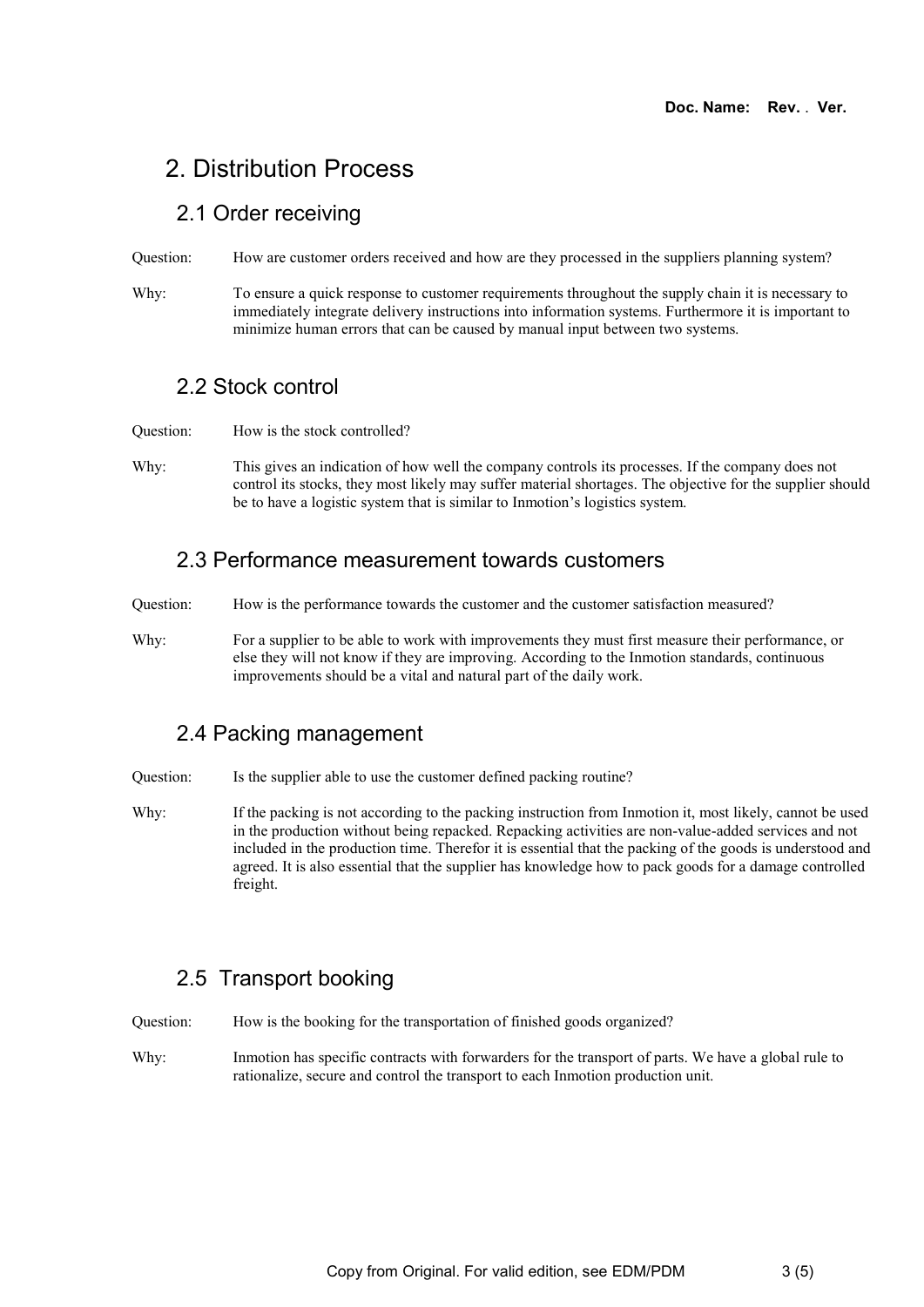## 3. Production Process

#### 3.1 Planning system

Question: What possibilities does the supplier have to change their production plan in the short term?

Why: It is important that the supplier can adjust its production capacity and flow to accommodate Inmotion's demands, as Inmotion's demands can fluctuate.

#### 3.2 Order control and traceability

Question: How is the traceability of each order ensured throughout the process?

Why: Control of the internal processes and orders is fundamental for achieving an error free production. It is also necessary to find problems and then be able to correct them. It is desirable that the supplier knows the status of each order coming from its customers.

#### 3.3 Problem notification and internal actions undertaken

- Question: Is there a system for highlighting and communicating upstream and downstream, in case of an incident or deviation from the production plan?
- Why: An efficient and disturbance free production requires continuous information both up- and downstream.

#### 3.4 Communication and actions undertaken to secure outstanding orders

Question: What happens when the original production plan cannot be followed?

Why: Temporary difficulty in material supplies, machine breakdowns, etc. may affect the production. In such a situation it is essential to have a good organization and communication, in order to reduce disturbances at the customers.

# 4. Procurement Process

#### 4.1 Material control of suppliers and contractors

Question: How does the supplier monitor deliveries of ordered material from suppliers and work in progress at contractors?

Why: To achieve an efficient production all materials must be in place when they are needed, not before, not after.